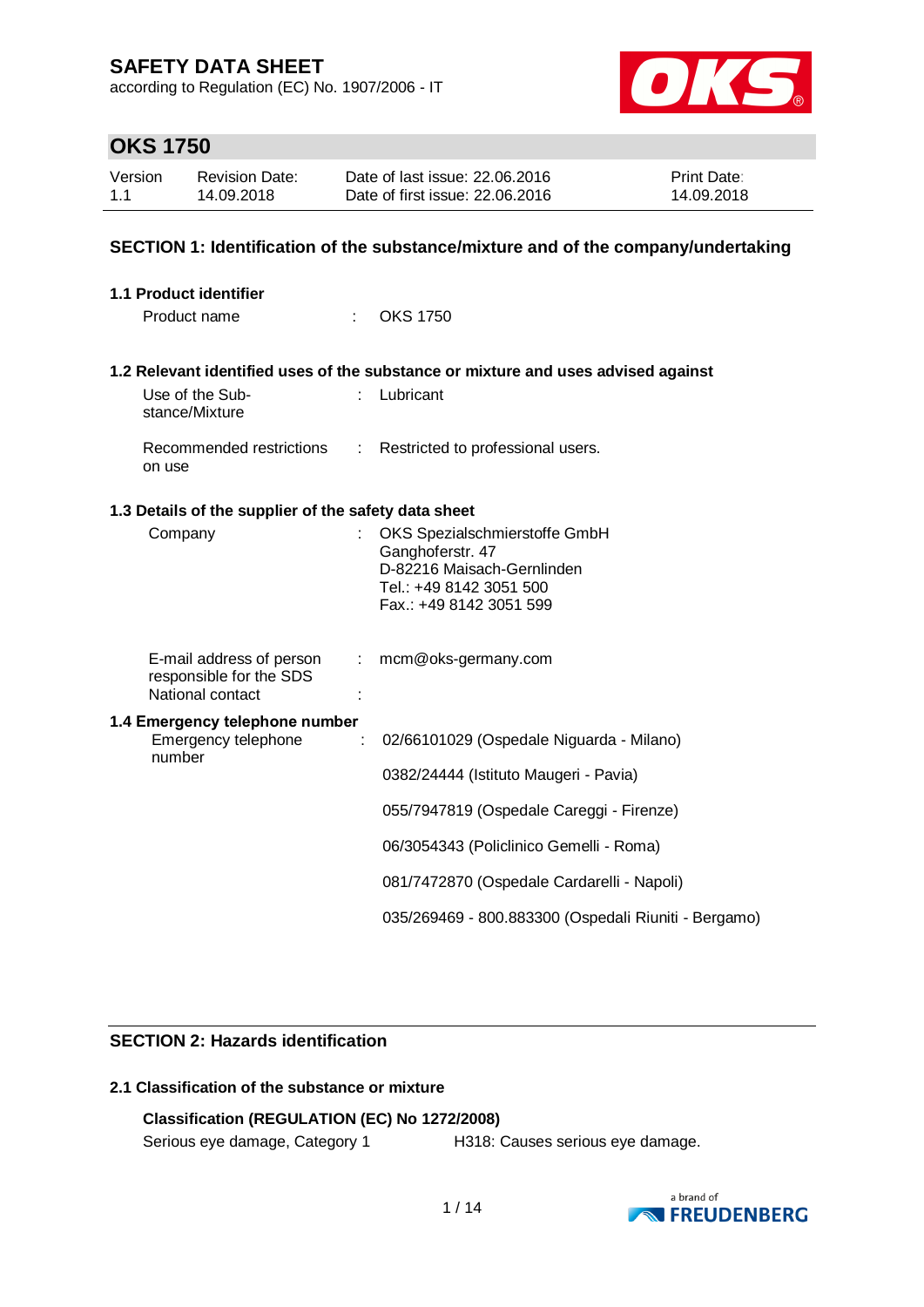according to Regulation (EC) No. 1907/2006 - IT



# **OKS 1750**

| Version | <b>Revision Date:</b> | Date of last issue: 22.06.2016  | <b>Print Date:</b> |
|---------|-----------------------|---------------------------------|--------------------|
| 1.1     | 14.09.2018            | Date of first issue: 22.06.2016 | 14.09.2018         |

### **2.2 Label elements**

| Labelling (REGULATION (EC) No 1272/2008)<br>Hazard pictograms |    |                                                            |                                                                                                                                                                                                                 |
|---------------------------------------------------------------|----|------------------------------------------------------------|-----------------------------------------------------------------------------------------------------------------------------------------------------------------------------------------------------------------|
| Signal word                                                   |    | Danger                                                     |                                                                                                                                                                                                                 |
| Hazard statements                                             |    | H318                                                       | Causes serious eye damage.                                                                                                                                                                                      |
| Precautionary statements                                      | ×. | <b>Prevention:</b><br>P <sub>280</sub><br><b>Response:</b> | Wear eye protection/face protection.                                                                                                                                                                            |
|                                                               |    |                                                            | P305 + P351 + P338 + P310 IF IN EYES: Rinse cautiously<br>with water for several minutes. Remove<br>contact lenses, if present and easy to do.<br>Continue rinsing. Immediately call a<br>POISON CENTER/doctor. |

Hazardous components which must be listed on the label:

Poly(oxy-1,2-ethanediyl), alpha-isodecyl-omega-hydroxy-

### **2.3 Other hazards**

This substance/mixture contains no components considered to be either persistent, bioaccumulative and toxic (PBT), or very persistent and very bioaccumulative (vPvB) at levels of 0.1% or higher.

### **SECTION 3: Composition/information on ingredients**

### **3.2 Mixtures**

Chemical nature : Chemical nature : Aqueous emulsion Wax

### **Hazardous components**

| Chemical name       | CAS-No.                    | Classification    | Concentration | Concentration |
|---------------------|----------------------------|-------------------|---------------|---------------|
|                     | EC-No.                     |                   | limits        | (% w/w)       |
|                     |                            |                   | M-Factor      |               |
|                     | Index-No.                  |                   | <b>Notes</b>  |               |
|                     | <b>Registration number</b> |                   |               |               |
| $Poly($ oxy-1,2-    | 61827-42-7                 | Acute Tox.4; H302 |               | $>= 3 - 10$   |
| ethanediyl), alpha- |                            | Eye Dam.1; H318   |               |               |
| isodecyl-omega-     |                            |                   |               |               |
| hydroxy-            |                            |                   |               |               |

For explanation of abbreviations see section 16.

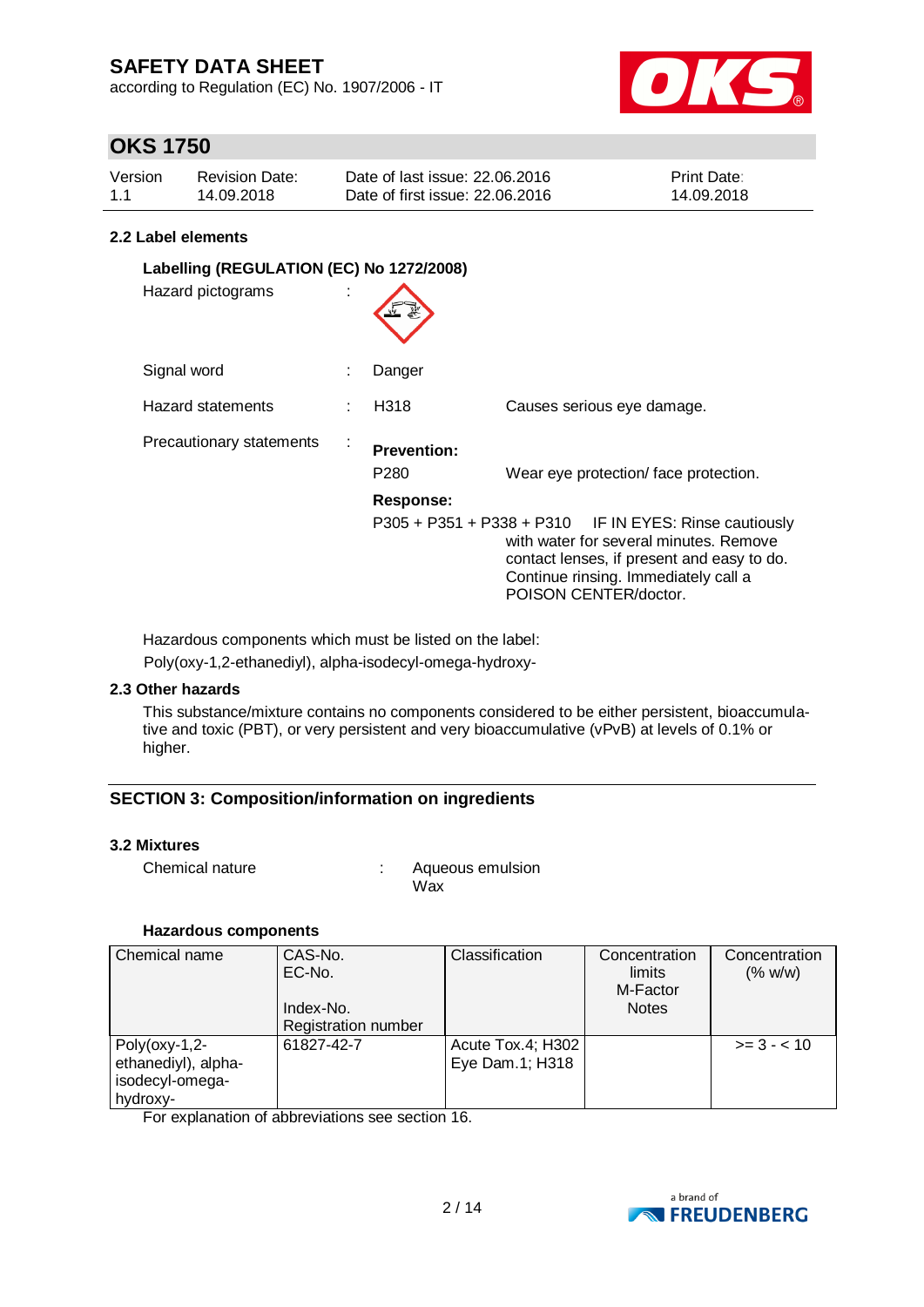according to Regulation (EC) No. 1907/2006 - IT



# **OKS 1750**

| Version | Revision Date: | Date of last issue: 22,06,2016  | <b>Print Date:</b> |
|---------|----------------|---------------------------------|--------------------|
| 1.1     | 14.09.2018     | Date of first issue: 22,06,2016 | 14.09.2018         |

### **SECTION 4: First aid measures**

| 4.1 Description of first aid measures |                                                                                                                                                                                                                                                                                                                 |
|---------------------------------------|-----------------------------------------------------------------------------------------------------------------------------------------------------------------------------------------------------------------------------------------------------------------------------------------------------------------|
| If inhaled                            | Remove person to fresh air. If signs/symptoms continue, get<br>medical attention.<br>Keep patient warm and at rest.<br>If unconscious, place in recovery position and seek medical<br>advice.<br>Keep respiratory tract clear.<br>If breathing is irregular or stopped, administer artificial respira-<br>tion. |
| In case of skin contact               | Take off all contaminated clothing immediately.<br>Wash off immediately with soap and plenty of water.<br>Get medical attention immediately if irritation develops and<br>persists.<br>Wash clothing before reuse.<br>Thoroughly clean shoes before reuse.                                                      |
| In case of eye contact                | Rinse immediately with plenty of water, also under the eyelids,<br>for at least 10 minutes.<br>Get medical attention immediately.                                                                                                                                                                               |
| If swallowed                          | Move the victim to fresh air.<br>If unconscious, place in recovery position and seek medical<br>advice.<br>Keep respiratory tract clear.<br>Do NOT induce vomiting.<br>Rinse mouth with water.<br>Never give anything by mouth to an unconscious person.                                                        |

#### **4.2 Most important symptoms and effects, both acute and delayed**

| Symptoms | : No information available. |
|----------|-----------------------------|
| Risks    | : None known.               |

### **4.3 Indication of any immediate medical attention and special treatment needed** Treatment : No information available.

## **SECTION 5: Firefighting measures**

### **5.1 Extinguishing media**

| Suitable extinguishing media | ÷ | Use water spray, alcohol-resistant foam, dry chemical or car-<br>bon dioxide. |
|------------------------------|---|-------------------------------------------------------------------------------|
| Unsuitable extinguishing     |   | $\therefore$ High volume water jet                                            |

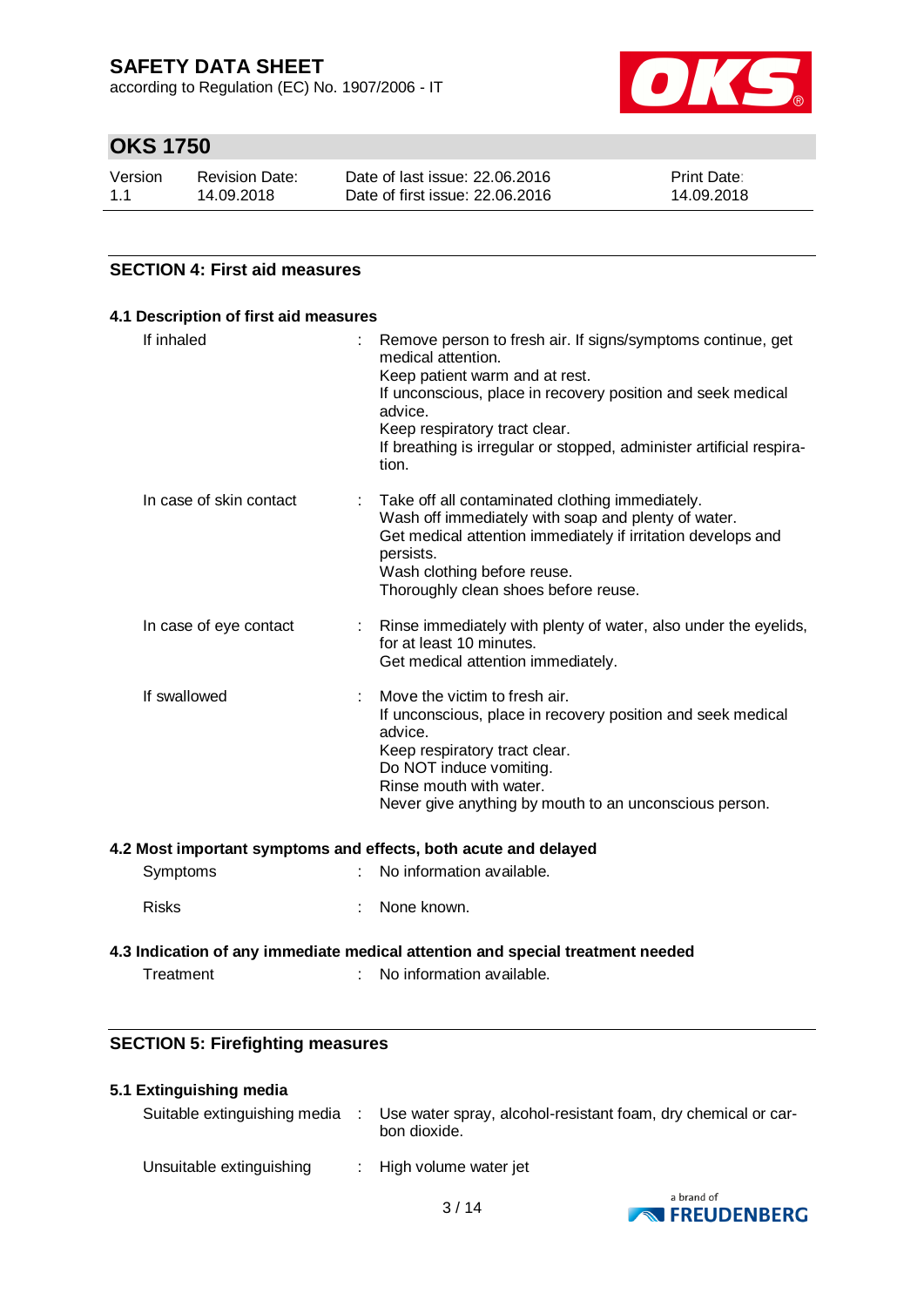according to Regulation (EC) No. 1907/2006 - IT



## **OKS 1750**

| Version | <b>Revision Date:</b> | Date of last issue: 22,06,2016  | <b>Print Date:</b> |
|---------|-----------------------|---------------------------------|--------------------|
| 1.1     | 14.09.2018            | Date of first issue: 22,06,2016 | 14.09.2018         |

media

### **5.2 Special hazards arising from the substance or mixture**

| Specific hazards during fire-<br>fighting          | Fire may cause evolution of:<br>Carbon oxides                                                                                                                                                                                                                    |
|----------------------------------------------------|------------------------------------------------------------------------------------------------------------------------------------------------------------------------------------------------------------------------------------------------------------------|
| 5.3 Advice for firefighters                        |                                                                                                                                                                                                                                                                  |
| Special protective equipment :<br>for firefighters | In the event of fire, wear self-contained breathing apparatus.<br>Use personal protective equipment. In the case of respirable<br>dust and/or fumes, use self-contained breathing apparatus.<br>Exposure to decomposition products may be a hazard to<br>health. |
| Further information                                | Standard procedure for chemical fires.                                                                                                                                                                                                                           |

### **SECTION 6: Accidental release measures**

### **6.1 Personal precautions, protective equipment and emergency procedures**

| Personal precautions          | Evacuate personnel to safe areas.<br>Use personal protective equipment.<br>Ensure adequate ventilation.<br>Do not breathe vapours or spray mist.<br>Refer to protective measures listed in sections 7 and 8. |
|-------------------------------|--------------------------------------------------------------------------------------------------------------------------------------------------------------------------------------------------------------|
| 6.2 Environmental precautions |                                                                                                                                                                                                              |
| Environmental precautions     | Try to prevent the material from entering drains or water<br>courses.                                                                                                                                        |
|                               | Prevent further leakage or spillage if safe to do so.<br>Local authorities should be advised if significant spillages                                                                                        |

cannot be contained.

### **6.3 Methods and material for containment and cleaning up**

Methods for cleaning up : Contain spillage, and then collect with non-combustible absorbent material, (e.g. sand, earth, diatomaceous earth, vermiculite) and place in container for disposal according to local / national regulations (see section 13).

### **6.4 Reference to other sections**

For personal protection see section 8.

### **SECTION 7: Handling and storage**

### **7.1 Precautions for safe handling**

Advice on safe handling : Do not breathe vapours or spray mist.

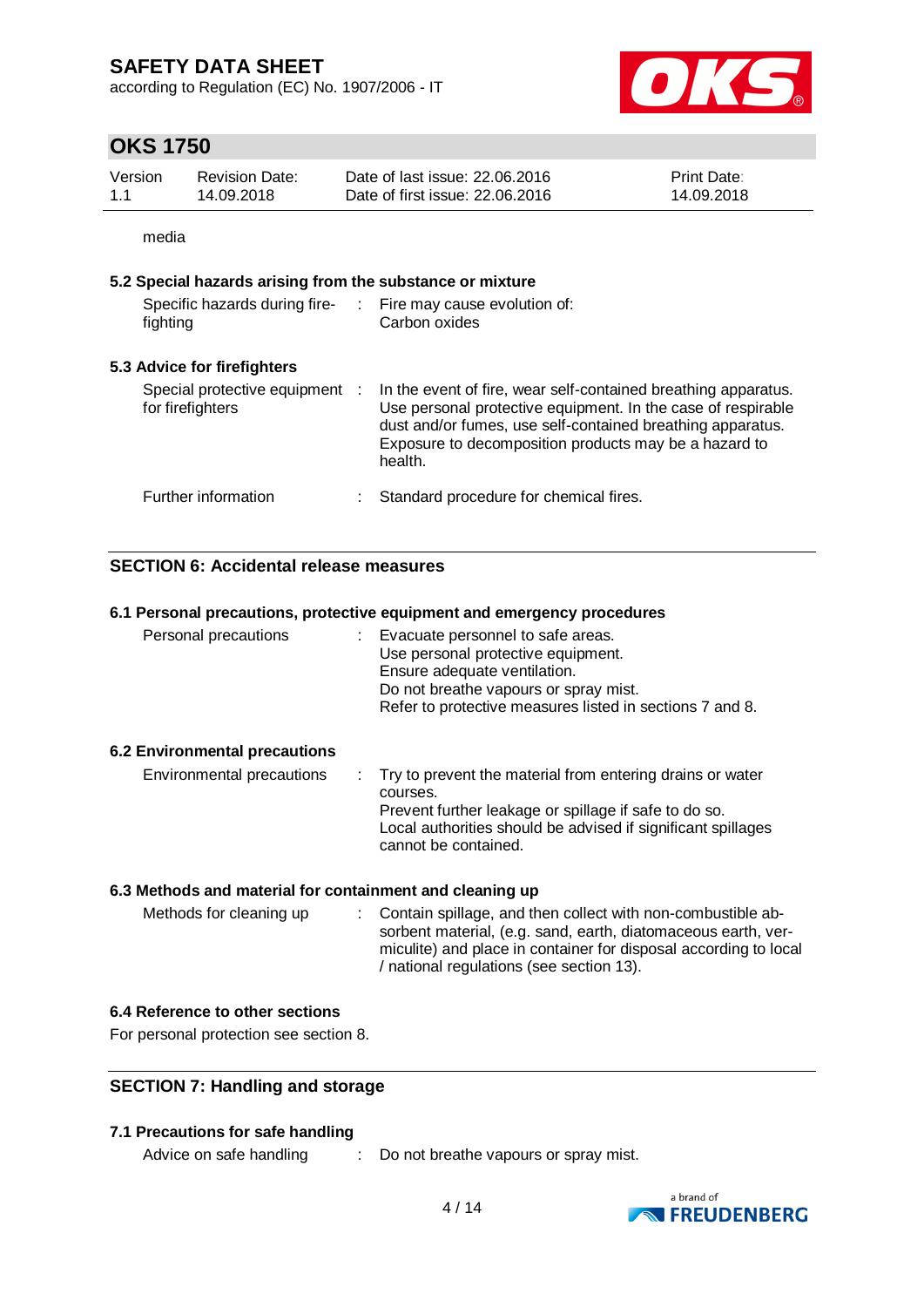according to Regulation (EC) No. 1907/2006 - IT



# **OKS 1750**

| Version<br>1.1                                   | <b>Revision Date:</b><br>14.09.2018                              |                                                     | Date of last issue: 22.06.2016<br>Date of first issue: 22.06.2016                                                                                                                                                                                                                                                                                                                                                                                                                                  | Print Date:<br>14.09.2018 |
|--------------------------------------------------|------------------------------------------------------------------|-----------------------------------------------------|----------------------------------------------------------------------------------------------------------------------------------------------------------------------------------------------------------------------------------------------------------------------------------------------------------------------------------------------------------------------------------------------------------------------------------------------------------------------------------------------------|---------------------------|
|                                                  |                                                                  | plication area.<br>Do not ingest.<br>Do not repack. | Avoid contact with skin and eyes.<br>For personal protection see section 8.<br>Smoking, eating and drinking should be prohibited in the ap-<br>Wash hands and face before breaks and immediately after<br>handling the product.<br>Do not get in eyes or mouth or on skin.<br>Do not get on skin or clothing.<br>Do not re-use empty containers.<br>These safety instructions also apply to empty packaging which<br>may still contain product residues.<br>Keep container closed when not in use. |                           |
|                                                  | Hygiene measures                                                 | handling.                                           | Wash face, hands and any exposed skin thoroughly after                                                                                                                                                                                                                                                                                                                                                                                                                                             |                           |
|                                                  | 7.2 Conditions for safe storage, including any incompatibilities |                                                     |                                                                                                                                                                                                                                                                                                                                                                                                                                                                                                    |                           |
| Requirements for storage<br>areas and containers |                                                                  |                                                     | Store in original container. Keep container closed when not in<br>use. Keep in a dry, cool and well-ventilated place. Containers<br>which are opened must be carefully resealed and kept upright<br>to prevent leakage. Store in accordance with the particular<br>national regulations. Keep in properly labelled containers.                                                                                                                                                                     |                           |
|                                                  | 7.3 Specific end use(s)                                          |                                                     |                                                                                                                                                                                                                                                                                                                                                                                                                                                                                                    |                           |
| Specific use(s)                                  |                                                                  | stance/mixture.                                     | Consult the technical guidelines for the use of this sub-                                                                                                                                                                                                                                                                                                                                                                                                                                          |                           |

### **SECTION 8: Exposure controls/personal protection**

### **8.1 Control parameters**

Contains no substances with occupational exposure limit values.

### **8.2 Exposure controls**

| <b>Engineering measures</b><br>Local exhaust |                                                                                                                                                                                             |
|----------------------------------------------|---------------------------------------------------------------------------------------------------------------------------------------------------------------------------------------------|
| Personal protective equipment                |                                                                                                                                                                                             |
| Eye protection                               | Safety glasses with side-shields conforming to EN166                                                                                                                                        |
| Hand protection                              |                                                                                                                                                                                             |
| Material                                     | Nitrile rubber                                                                                                                                                                              |
| Protective index                             | ∶ Class 1                                                                                                                                                                                   |
| Remarks                                      | For prolonged or repeated contact use protective gloves. The<br>selected protective gloves have to satisfy the specifications of<br>EU Directive 89/686/EEC and the standard EN 374 derived |

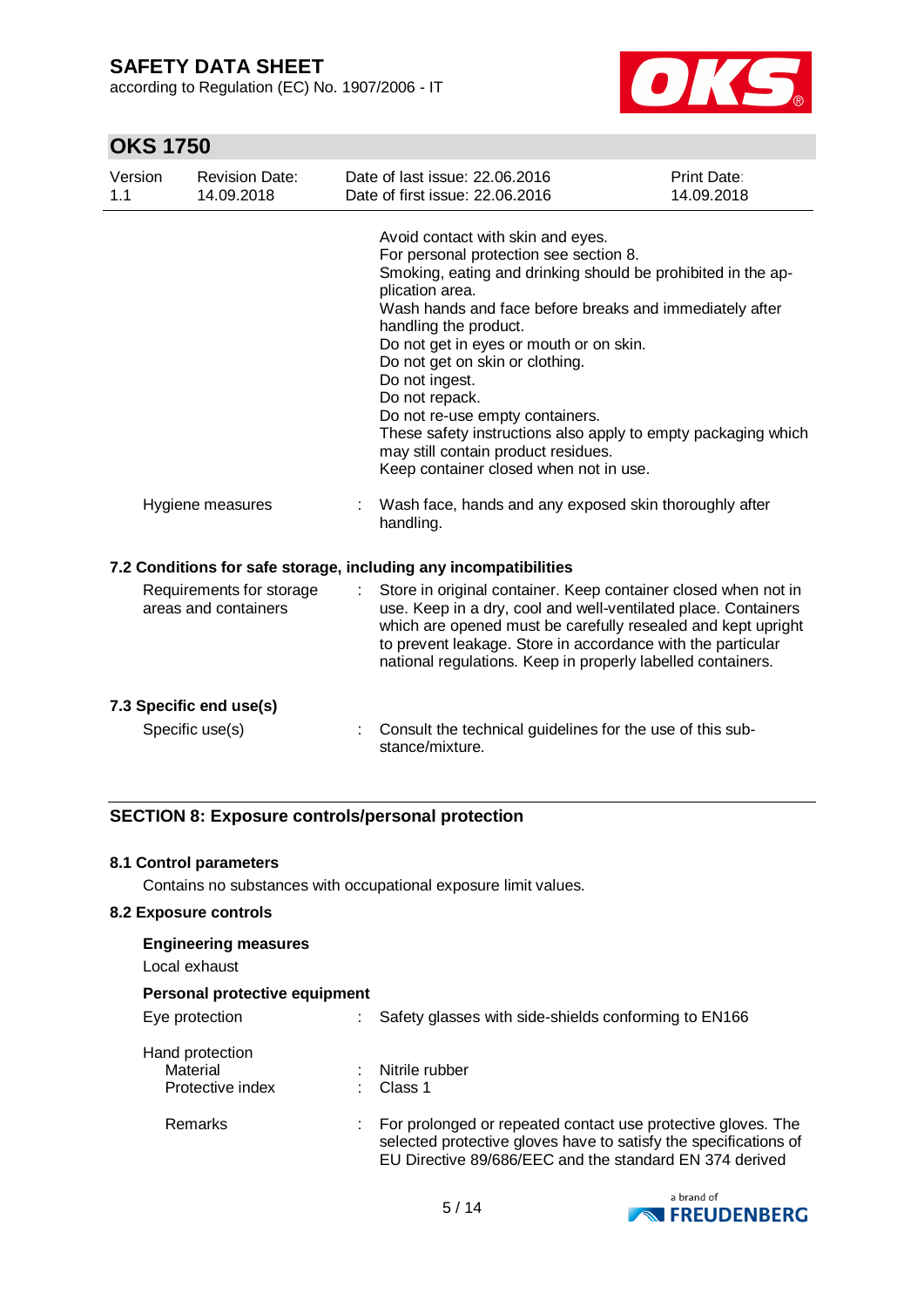according to Regulation (EC) No. 1907/2006 - IT



# **OKS 1750**

| Version<br>1.1      | <b>Revision Date:</b><br>14.09.2018 |    | Date of last issue: 22.06.2016<br>Date of first issue: 22.06.2016                                                                                                                                                                                                                                             | <b>Print Date:</b><br>14.09.2018 |
|---------------------|-------------------------------------|----|---------------------------------------------------------------------------------------------------------------------------------------------------------------------------------------------------------------------------------------------------------------------------------------------------------------|----------------------------------|
|                     |                                     |    | from it. The break through time depends amongst other<br>things on the material, the thickness and the type of glove<br>and therefore has to be measured for each case.                                                                                                                                       |                                  |
|                     | Respiratory protection              | ÷. | Not required; except in case of aerosol formation.                                                                                                                                                                                                                                                            |                                  |
| Filter type         |                                     |    | Filter type A-P                                                                                                                                                                                                                                                                                               |                                  |
| Protective measures |                                     |    | The type of protective equipment must be selected according<br>to the concentration and amount of the dangerous substance<br>at the specific workplace.<br>Choose body protection in relation to its type, to the concen-<br>tration and amount of dangerous substances, and to the spe-<br>cific work-place. |                                  |

## **SECTION 9: Physical and chemical properties**

### **9.1 Information on basic physical and chemical properties**

| Appearance                  |    | liquid              |
|-----------------------------|----|---------------------|
| Colour                      | t  | white               |
| Odour                       | t  | characteristic      |
| Odour Threshold             | t  | No data available   |
|                             |    |                     |
| рH                          | t. | 9                   |
| Melting point/range         | t  | No data available   |
| Boiling point/boiling range | t. | 100 °C              |
| Flash point                 | t  | Not applicable      |
| Evaporation rate            | t  | No data available   |
| Flammability (solid, gas)   | t  | No data available   |
| Upper explosion limit       | t. | No data available   |
| Lower explosion limit       | t  | No data available   |
| Vapour pressure             | t  | < 1.100 hPa (20 °C) |
| Relative vapour density     | t. | No data available   |
| Density                     |    | 1,00 g/cm3          |

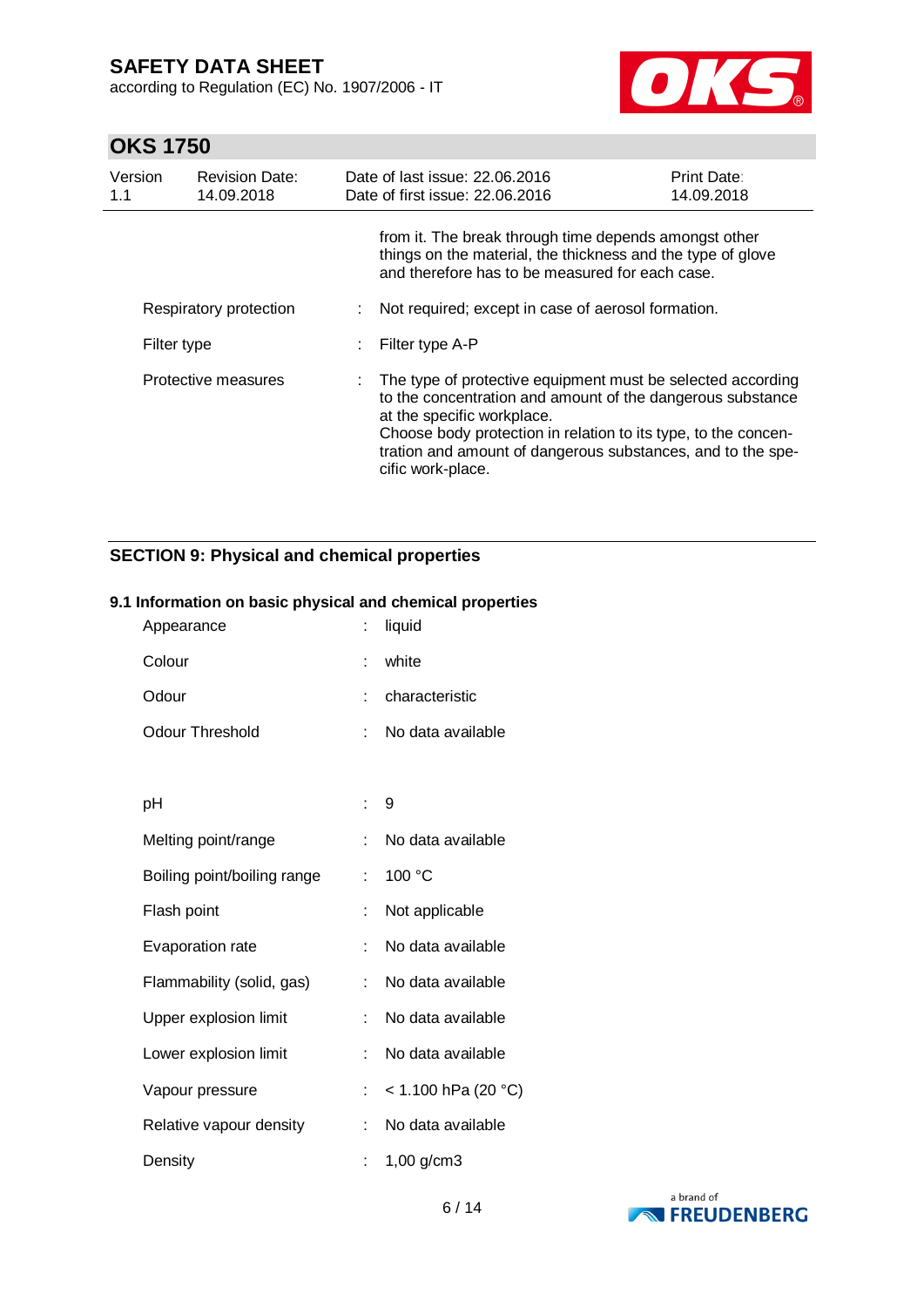according to Regulation (EC) No. 1907/2006 - IT



# **OKS 1750**

| Version<br>1.1        |                     | <b>Revision Date:</b><br>14.09.2018        |    | Date of last issue: 22.06.2016<br>Date of first issue: 22.06.2016 | Print Date:<br>14.09.2018 |
|-----------------------|---------------------|--------------------------------------------|----|-------------------------------------------------------------------|---------------------------|
|                       |                     |                                            |    | (20 °C)                                                           |                           |
|                       | <b>Bulk density</b> |                                            |    | No data available                                                 |                           |
|                       |                     | Solubility(ies)<br>Water solubility        |    | immiscible                                                        |                           |
|                       |                     | Solubility in other solvents               | ÷  | No data available                                                 |                           |
|                       |                     | Partition coefficient: n-<br>octanol/water | ÷  | No data available                                                 |                           |
|                       |                     | Auto-ignition temperature                  |    | No data available                                                 |                           |
|                       |                     | Decomposition temperature                  | ÷  | No data available                                                 |                           |
|                       | Viscosity           | Viscosity, dynamic                         |    | No data available                                                 |                           |
|                       |                     | Viscosity, kinematic                       | ÷. | 21 mm2/s (40 °C)                                                  |                           |
|                       |                     | <b>Explosive properties</b>                |    | Not explosive                                                     |                           |
|                       |                     | Oxidizing properties                       |    | No data available                                                 |                           |
| 9.2 Other information |                     |                                            |    |                                                                   |                           |
|                       |                     | Sublimation point                          |    | No data available                                                 |                           |
|                       | Self-ignition       |                                            |    | No data available                                                 |                           |

### **SECTION 10: Stability and reactivity**

### **10.1 Reactivity**

No hazards to be specially mentioned.

### **10.2 Chemical stability**

Stable under normal conditions.

| 10.3 Possibility of hazardous reactions |    |                                                             |  |  |  |
|-----------------------------------------|----|-------------------------------------------------------------|--|--|--|
| Hazardous reactions                     |    | No dangerous reaction known under conditions of normal use. |  |  |  |
| 10.4 Conditions to avoid                |    |                                                             |  |  |  |
| Conditions to avoid                     |    | No conditions to be specially mentioned.                    |  |  |  |
|                                         |    |                                                             |  |  |  |
| 10.5 Incompatible materials             |    |                                                             |  |  |  |
| Materials to avoid                      | ÷. | No materials to be especially mentioned.                    |  |  |  |
|                                         |    |                                                             |  |  |  |

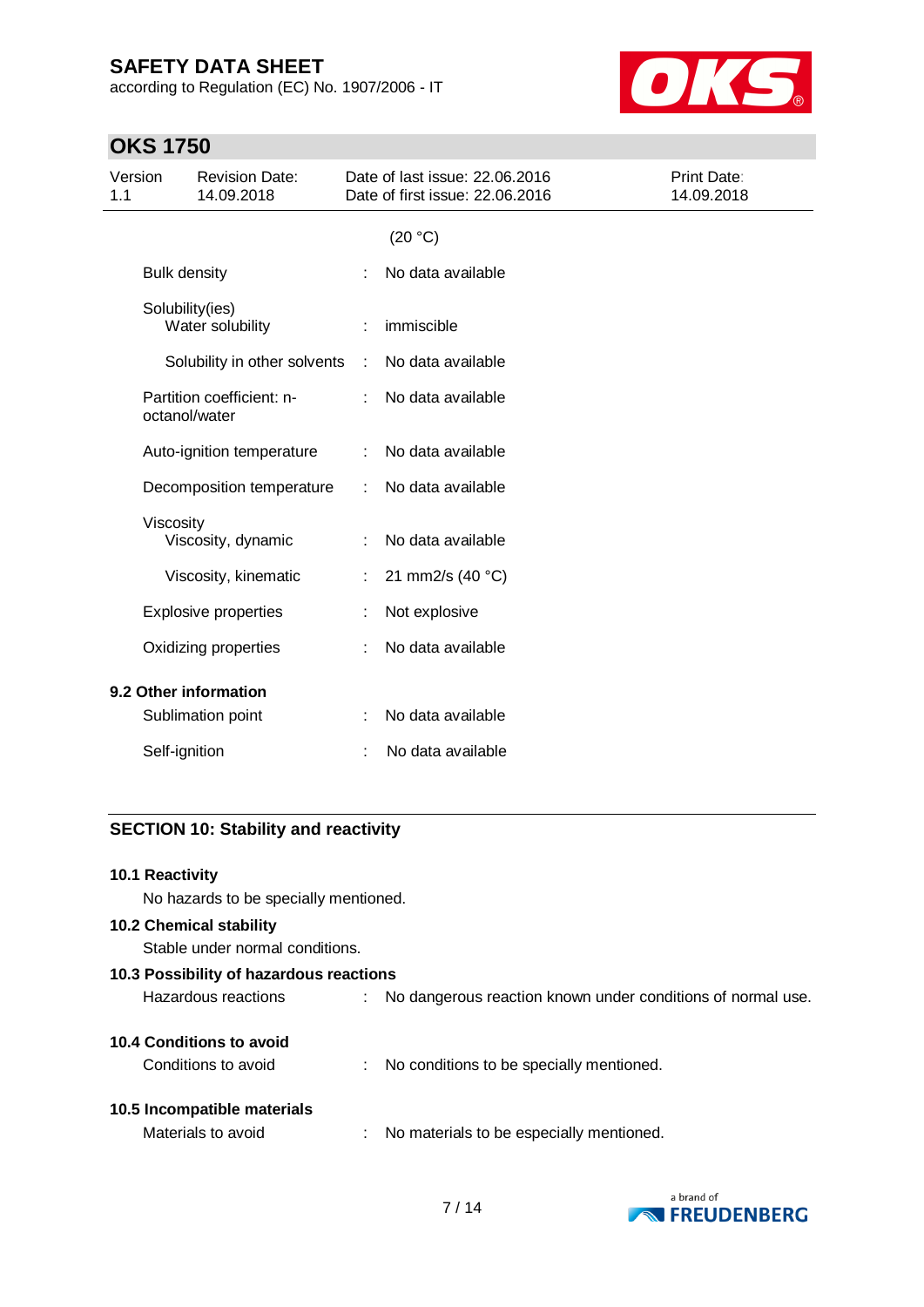according to Regulation (EC) No. 1907/2006 - IT



## **OKS 1750**

| Version | <b>Revision Date:</b> | Date of last issue: 22,06,2016  | <b>Print Date:</b> |
|---------|-----------------------|---------------------------------|--------------------|
| 1.1     | 14.09.2018            | Date of first issue: 22,06,2016 | 14.09.2018         |

### **10.6 Hazardous decomposition products**

No decomposition if stored and applied as directed.

### **SECTION 11: Toxicological information**

### **11.1 Information on toxicological effects**

| <b>Acute toxicity</b> |  |  |
|-----------------------|--|--|
|-----------------------|--|--|

| <b>Product:</b>           |                                                                          |
|---------------------------|--------------------------------------------------------------------------|
| Acute oral toxicity       | : Acute toxicity estimate: $> 2.000$ mg/kg<br>Method: Calculation method |
| Acute inhalation toxicity | : Remarks: This information is not available.                            |
| Acute dermal toxicity     | : Remarks: This information is not available.                            |

### **Components:**

### **Poly(oxy-1,2-ethanediyl), alpha-isodecyl-omega-hydroxy-:**

Acute oral toxicity : Assessment: The component/mixture is moderately toxic after single ingestion.

### **Skin corrosion/irritation**

### **Product:**

Remarks: This information is not available.

### **Serious eye damage/eye irritation**

### **Product:**

Remarks: Risk of serious damage to eyes.

### **Components:**

**Poly(oxy-1,2-ethanediyl), alpha-isodecyl-omega-hydroxy-:** Result: Risk of serious damage to eyes.

### **Respiratory or skin sensitisation**

### **Product:**

Remarks: This information is not available.

### **Germ cell mutagenicity**

### **Product:**

Genotoxicity in vitro : Remarks: No data available

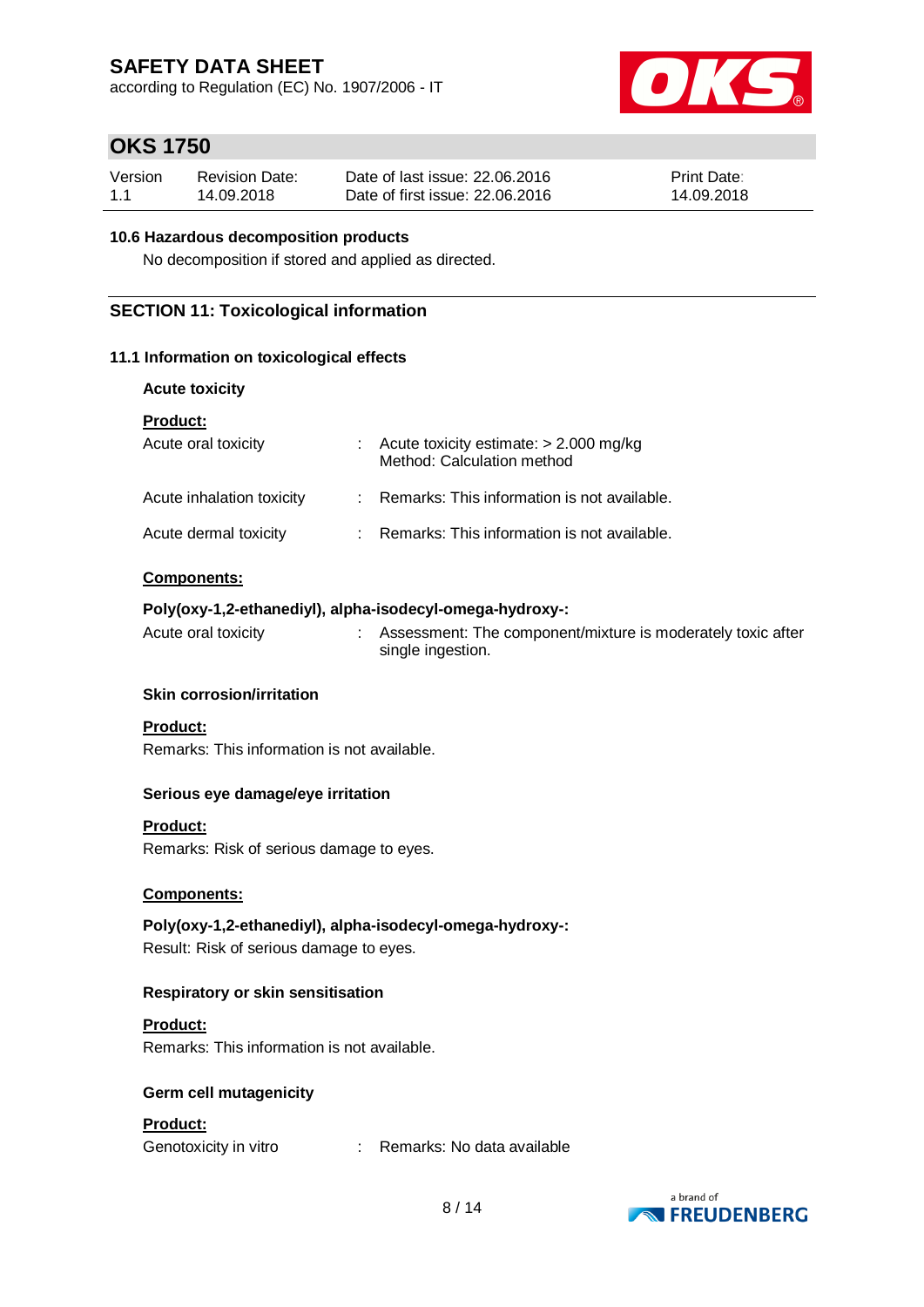according to Regulation (EC) No. 1907/2006 - IT



# **OKS 1750**

|                                           | UI VI VV              |                                                          |   |                                                                                             |                                  |  |
|-------------------------------------------|-----------------------|----------------------------------------------------------|---|---------------------------------------------------------------------------------------------|----------------------------------|--|
| 1.1                                       | Version               | <b>Revision Date:</b><br>14.09.2018                      |   | Date of last issue: 22.06.2016<br>Date of first issue: 22.06.2016                           | <b>Print Date:</b><br>14.09.2018 |  |
|                                           |                       | Genotoxicity in vivo                                     |   | : Remarks: No data available                                                                |                                  |  |
|                                           |                       | Carcinogenicity                                          |   |                                                                                             |                                  |  |
|                                           | Product:              | Remarks: No data available                               |   |                                                                                             |                                  |  |
|                                           |                       | <b>Reproductive toxicity</b>                             |   |                                                                                             |                                  |  |
|                                           | Product:              | Effects on fertility                                     |   | : Remarks: No data available                                                                |                                  |  |
|                                           | ment                  | Effects on foetal develop-                               |   | : Remarks: No data available                                                                |                                  |  |
|                                           |                       | <b>Repeated dose toxicity</b>                            |   |                                                                                             |                                  |  |
|                                           | <b>Product:</b>       | Remarks: This information is not available.              |   |                                                                                             |                                  |  |
|                                           |                       | <b>Aspiration toxicity</b>                               |   |                                                                                             |                                  |  |
|                                           | Product:              |                                                          |   |                                                                                             |                                  |  |
|                                           |                       | This information is not available.                       |   |                                                                                             |                                  |  |
|                                           |                       | <b>Further information</b>                               |   |                                                                                             |                                  |  |
|                                           | Product:<br>products. |                                                          |   | Remarks: Information given is based on data on the components and the toxicology of similar |                                  |  |
| <b>SECTION 12: Ecological information</b> |                       |                                                          |   |                                                                                             |                                  |  |
|                                           | 12.1 Toxicity         |                                                          |   |                                                                                             |                                  |  |
|                                           | Product:              |                                                          |   |                                                                                             |                                  |  |
|                                           |                       | Toxicity to fish                                         | ÷ | Remarks: No data available                                                                  |                                  |  |
|                                           |                       | Toxicity to daphnia and other :<br>aquatic invertebrates |   | Remarks: No data available                                                                  |                                  |  |

a brand of **EXPRESSION FREUDENBERG** 

Toxicity to algae : Remarks: No data available

Toxicity to microorganisms :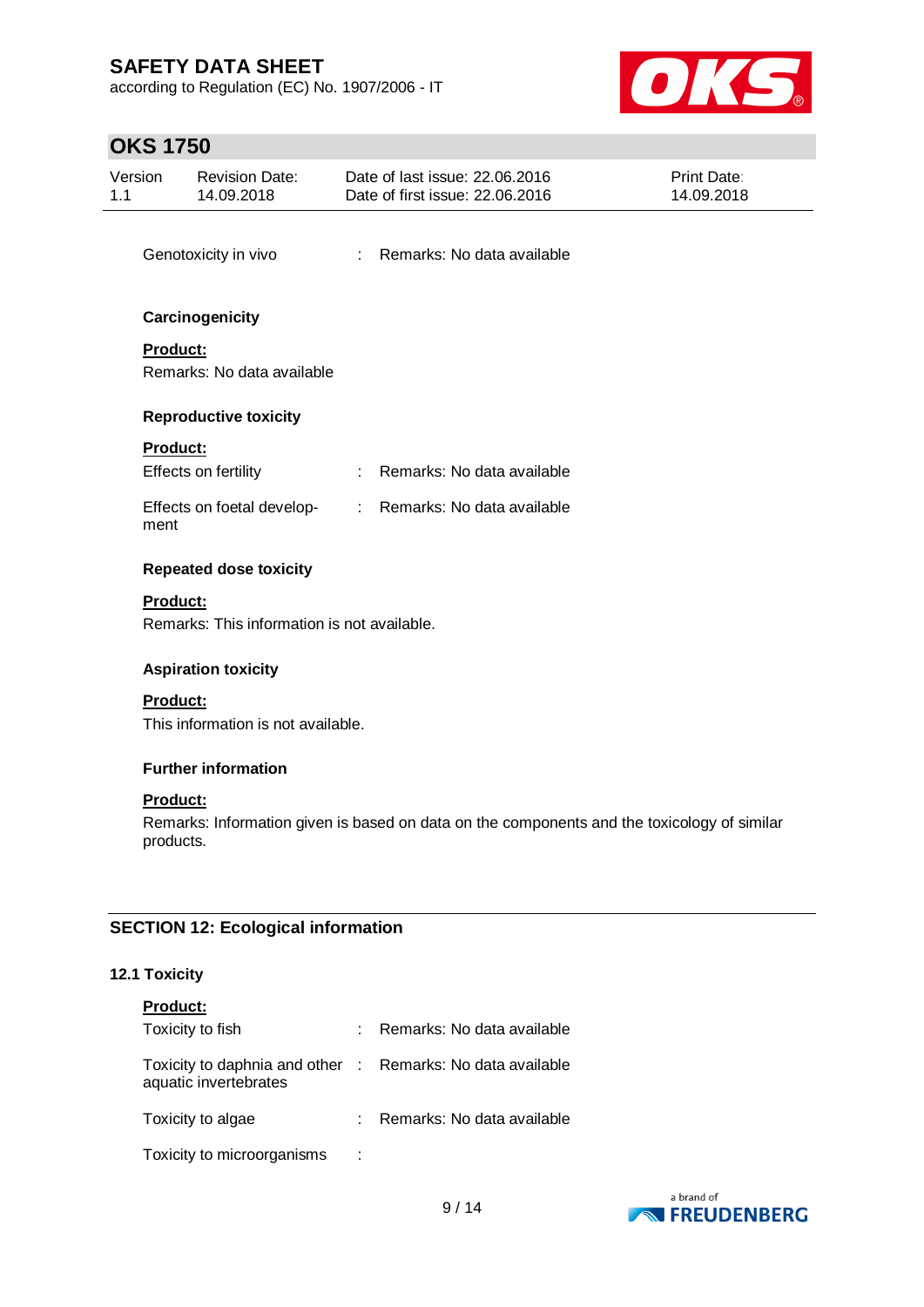according to Regulation (EC) No. 1907/2006 - IT



# **OKS 1750**

| Version<br>1.1  | <b>Revision Date:</b><br>14.09.2018                |    | Date of last issue: 22,06,2016<br>Date of first issue: 22.06.2016                                                                                                                                                       | Print Date:<br>14.09.2018 |
|-----------------|----------------------------------------------------|----|-------------------------------------------------------------------------------------------------------------------------------------------------------------------------------------------------------------------------|---------------------------|
|                 |                                                    |    | Remarks: No data available                                                                                                                                                                                              |                           |
|                 | 12.2 Persistence and degradability                 |    |                                                                                                                                                                                                                         |                           |
|                 | <b>Product:</b>                                    |    |                                                                                                                                                                                                                         |                           |
|                 | Biodegradability                                   | t. | Remarks: No data available                                                                                                                                                                                              |                           |
| ty              |                                                    |    | Physico-chemical removabili- : Remarks: No data available                                                                                                                                                               |                           |
|                 | 12.3 Bioaccumulative potential                     |    |                                                                                                                                                                                                                         |                           |
|                 | <b>Product:</b>                                    |    |                                                                                                                                                                                                                         |                           |
|                 | Bioaccumulation                                    |    | Remarks: This mixture contains no substance considered to<br>be persistent, bioaccumulating and toxic (PBT).<br>This mixture contains no substance considered to be very<br>persistent and very bioaccumulating (vPvB). |                           |
|                 | 12.4 Mobility in soil                              |    |                                                                                                                                                                                                                         |                           |
|                 | Product:                                           |    |                                                                                                                                                                                                                         |                           |
| <b>Mobility</b> |                                                    |    | Remarks: No data available                                                                                                                                                                                              |                           |
|                 | Distribution among environ-<br>mental compartments |    | Remarks: No data available                                                                                                                                                                                              |                           |
|                 | 12.5 Results of PBT and vPvB assessment            |    |                                                                                                                                                                                                                         |                           |
|                 | <b>Product:</b>                                    |    |                                                                                                                                                                                                                         |                           |
|                 | Assessment                                         |    | This substance/mixture contains no components considered<br>to be either persistent, bioaccumulative and toxic (PBT), or<br>very persistent and very bioaccumulative (vPvB) at levels of<br>0.1% or higher              |                           |
|                 | 12.6 Other adverse effects                         |    |                                                                                                                                                                                                                         |                           |

### **Product:**

Additional ecological informa-: No information on ecology is available. tion

### **SECTION 13: Disposal considerations**

### **13.1 Waste treatment methods**

Product : The product should not be allowed to enter drains, water courses or the soil. Do not dispose of with domestic refuse. Dispose of as hazardous waste in compliance with local and

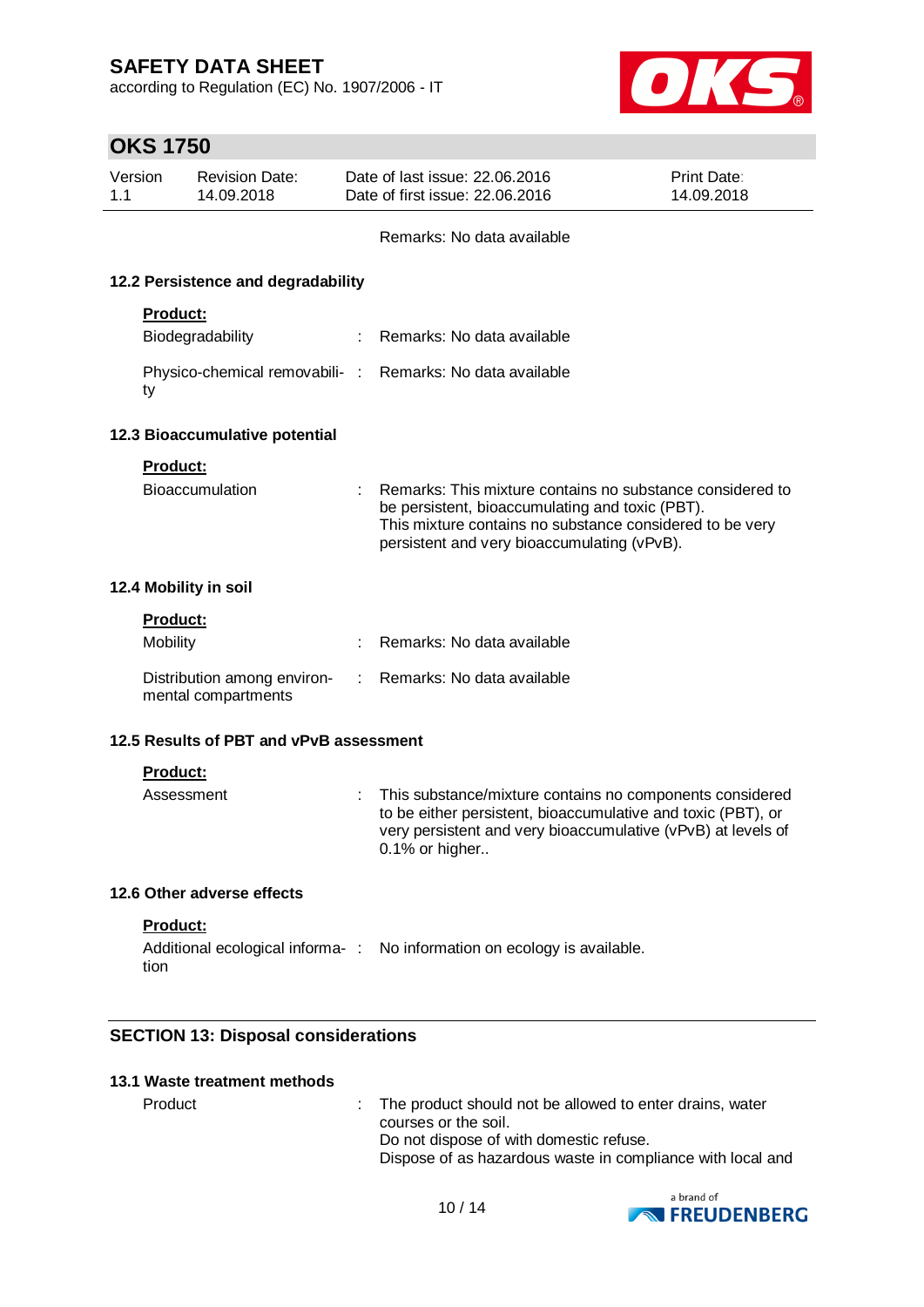according to Regulation (EC) No. 1907/2006 - IT



# **OKS 1750**

| Version<br>1.1         | <b>Revision Date:</b><br>14.09.2018 | Date of last issue: 22.06.2016<br>Date of first issue: 22.06.2016                                                                                                      | <b>Print Date:</b><br>14.09.2018 |
|------------------------|-------------------------------------|------------------------------------------------------------------------------------------------------------------------------------------------------------------------|----------------------------------|
|                        |                                     | national regulations.                                                                                                                                                  |                                  |
|                        |                                     | Waste codes should be assigned by the user based on the<br>application for which the product was used.                                                                 |                                  |
| Contaminated packaging |                                     | Packaging that is not properly emptied must be disposed of as<br>the unused product.<br>Dispose of waste product or used containers according to<br>local regulations. |                                  |
|                        |                                     | The following Waste Codes are only suggestions:                                                                                                                        |                                  |

### **SECTION 14: Transport information**

| 14.1 UN number                    |    |                                   |
|-----------------------------------|----|-----------------------------------|
| <b>ADR</b>                        | t  | Not regulated as a dangerous good |
| <b>IMDG</b>                       |    | Not regulated as a dangerous good |
| <b>IATA</b>                       |    | Not regulated as a dangerous good |
| 14.2 UN proper shipping name      |    |                                   |
| <b>ADR</b>                        | t  | Not regulated as a dangerous good |
| <b>IMDG</b>                       |    | Not regulated as a dangerous good |
| <b>IATA</b>                       |    | Not regulated as a dangerous good |
| 14.3 Transport hazard class(es)   |    |                                   |
| <b>ADR</b>                        |    | Not regulated as a dangerous good |
| <b>IMDG</b>                       |    | Not regulated as a dangerous good |
| <b>IATA</b>                       |    | Not regulated as a dangerous good |
| 14.4 Packing group                |    |                                   |
| <b>ADR</b>                        | t. | Not regulated as a dangerous good |
| <b>IMDG</b>                       |    | Not regulated as a dangerous good |
| <b>IATA (Cargo)</b>               |    | Not regulated as a dangerous good |
| <b>IATA (Passenger)</b>           |    | Not regulated as a dangerous good |
| <b>14.5 Environmental hazards</b> |    |                                   |
| <b>ADR</b>                        | t  | Not regulated as a dangerous good |
| <b>IMDG</b>                       |    | Not regulated as a dangerous good |
| <b>IATA (Passenger)</b>           |    | Not regulated as a dangerous good |
| <b>IATA (Cargo)</b>               |    | Not regulated as a dangerous good |

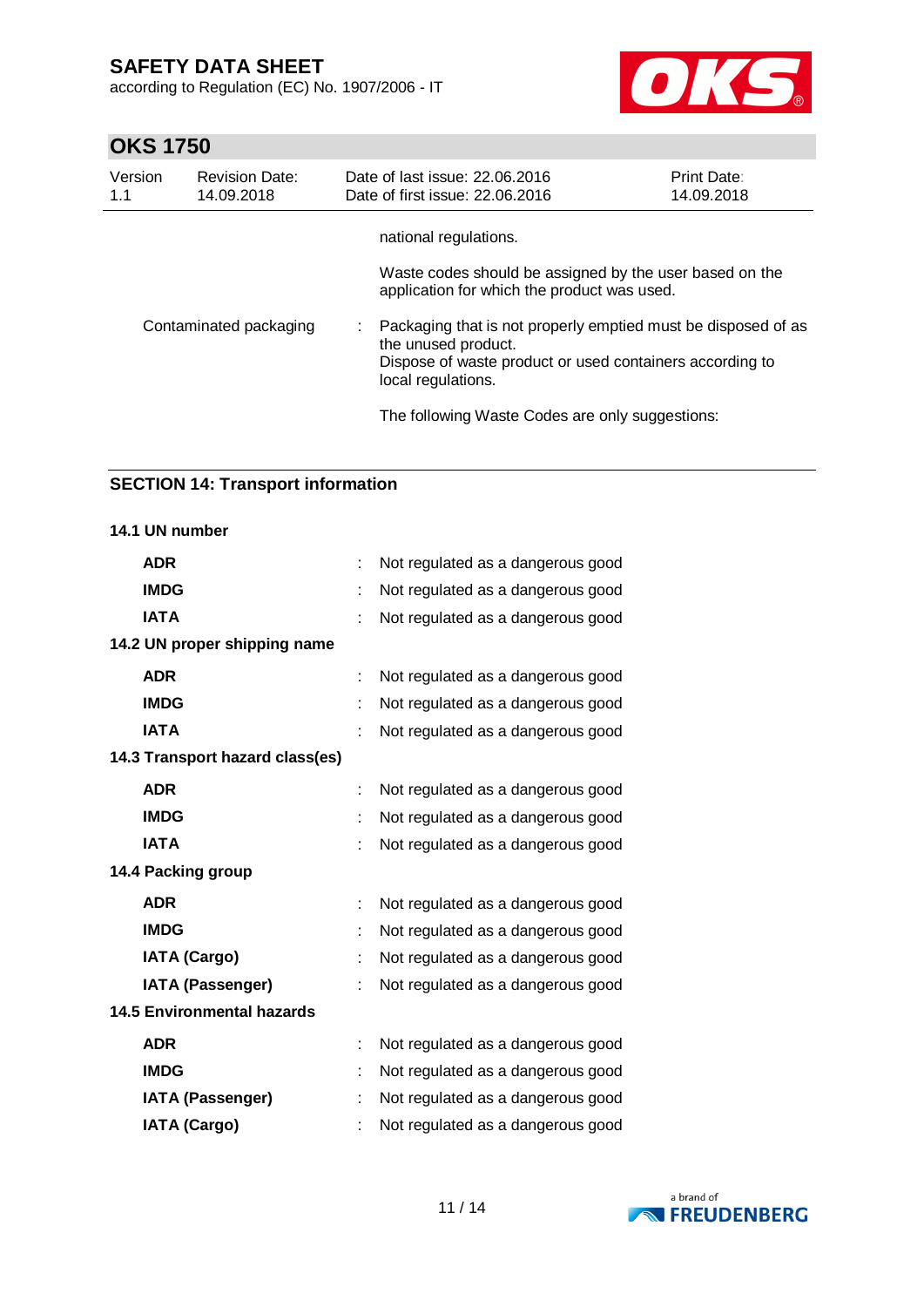according to Regulation (EC) No. 1907/2006 - IT



## **OKS 1750**

| Version | <b>Revision Date:</b> | Date of last issue: 22,06,2016  | <b>Print Date:</b> |
|---------|-----------------------|---------------------------------|--------------------|
| 1.1     | 14.09.2018            | Date of first issue: 22,06,2016 | 14.09.2018         |

#### **14.6 Special precautions for user**

No special precautions required.

# **14.7 Transport in bulk according to Annex II of Marpol and the IBC Code**

Remarks : Not applicable for product as supplied.

### **SECTION 15: Regulatory information**

#### **15.1 Safety, health and environmental regulations/legislation specific for the substance or mixture**

| REACH - Candidate List of Substances of Very High<br>Concern for Authorisation (Article 59).                                                               | This product does not contain sub-<br>stances of very high concern (Regu-<br>lation (EC) No 1907/2006 (REACH),<br>Article 57). |  |  |  |
|------------------------------------------------------------------------------------------------------------------------------------------------------------|--------------------------------------------------------------------------------------------------------------------------------|--|--|--|
| REACH - List of substances subject to authorisation<br>(Annex XIV)                                                                                         | Not applicable                                                                                                                 |  |  |  |
| Regulation (EC) No 1005/2009 on substances that dep-<br><br>lete the ozone layer                                                                           | Not applicable                                                                                                                 |  |  |  |
| Regulation (EC) No 850/2004 on persistent organic pol-<br>lutants                                                                                          | Not applicable<br>÷.                                                                                                           |  |  |  |
| Regulation (EC) No 649/2012 of the European Parlia-<br>ment and the Council concerning the export and import<br>of dangerous chemicals                     | Not applicable<br>÷.                                                                                                           |  |  |  |
| REACH - Restrictions on the manufacture, placing on<br>the market and use of certain dangerous substances,<br>preparations and articles (Annex XVII)       | Not applicable<br>÷.                                                                                                           |  |  |  |
| Seveso III: Directive 2012/18/EU of the European Parliament and of the Council on the control of<br>major-accident hazards involving dangerous substances. |                                                                                                                                |  |  |  |

Not applicable

| Volatile organic compounds | : Directive 2010/75/EU of 24 November 2010 on industrial |
|----------------------------|----------------------------------------------------------|
|                            | emissions (integrated pollution prevention and control)  |
|                            | Volatile organic compounds (VOC) content: 0,04 %         |
|                            | Remarks: VOC content excluding water                     |

Other regulations:

Take note of Directive 92/85/EEC regarding maternity protection or stricter national regulations, where applicable.

Legislative Decree April 9,2008, 81 (Implementation of Article 1 of the Law of 3 August 2007, n. 123, concerning the protection of health and safety in the workplace.) and subsequent amendments

Legislative Decree April 3, 2006, n.152, (Environmental standards) and subsequent amend-

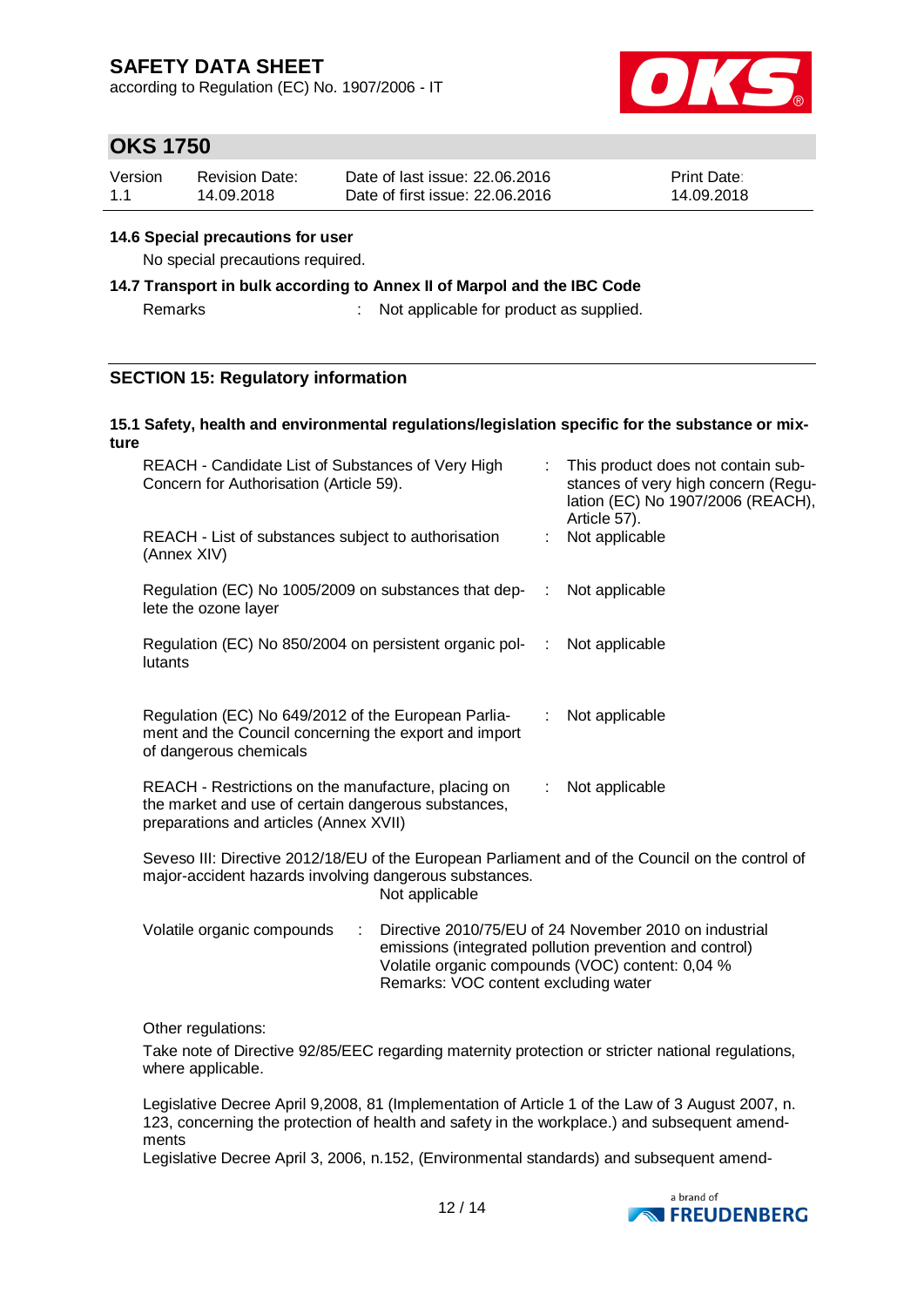according to Regulation (EC) No. 1907/2006 - IT



## **OKS 1750**

| Version | <b>Revision Date:</b> | Date of last issue: 22,06,2016  | <b>Print Date:</b> |
|---------|-----------------------|---------------------------------|--------------------|
| 1.1     | 14.09.2018            | Date of first issue: 22,06,2016 | 14.09.2018         |

ments

Legislative Decree February 6, 2009, 21 (Regulations for the execution of the provisions laid down in Regulation (EC) no. 648/2004 on detergents)

#### **15.2 Chemical safety assessment**

This information is not available.

#### **SECTION 16: Other information**

| <b>Full text of H-Statements</b> |                                                         |
|----------------------------------|---------------------------------------------------------|
| H302<br>H318                     | : Harmful if swallowed.<br>: Causes serious eye damage. |

#### **Full text of other abbreviations**

ADN - European Agreement concerning the International Carriage of Dangerous Goods by Inland Waterways; ADR - European Agreement concerning the International Carriage of Dangerous Goods by Road; AICS - Australian Inventory of Chemical Substances; ASTM - American Society for the Testing of Materials; bw - Body weight; CLP - Classification Labelling Packaging Regulation; Regulation (EC) No 1272/2008; CMR - Carcinogen, Mutagen or Reproductive Toxicant; DIN - Standard of the German Institute for Standardisation; DSL - Domestic Substances List (Canada); ECHA - European Chemicals Agency; EC-Number - European Community number; ECx - Concentration associated with x% response; ELx - Loading rate associated with x% response; EmS - Emergency Schedule; ENCS - Existing and New Chemical Substances (Japan); ErCx - Concentration associated with x% growth rate response; GHS - Globally Harmonized System; GLP - Good Laboratory Practice; IARC - International Agency for Research on Cancer; IATA - International Air Transport Association; IBC - International Code for the Construction and Equipment of Ships carrying Dangerous Chemicals in Bulk; IC50 - Half maximal inhibitory concentration; ICAO - International Civil Aviation Organization; IECSC - Inventory of Existing Chemical Substances in China; IMDG - International Maritime Dangerous Goods; IMO - International Maritime Organization; ISHL - Industrial Safety and Health Law (Japan); ISO - International Organisation for Standardization; KECI - Korea Existing Chemicals Inventory; LC50 - Lethal Concentration to 50 % of a test population; LD50 - Lethal Dose to 50% of a test population (Median Lethal Dose); MARPOL - International Convention for the Prevention of Pollution from Ships; n.o.s. - Not Otherwise Specified; NO(A)EC - No Observed (Adverse) Effect Concentration; NO(A)EL - No Observed (Adverse) Effect Level; NOELR - No Observable Effect Loading Rate; NZIoC - New Zealand Inventory of Chemicals; OECD - Organization for Economic Co-operation and Development; OPPTS - Office of Chemical Safety and Pollution Prevention; PBT - Persistent, Bioaccumulative and Toxic substance; PICCS - Philippines Inventory of Chemicals and Chemical Substances; (Q)SAR - (Quantitative) Structure Activity Relationship; REACH - Regulation (EC) No 1907/2006 of the European Parliament and of the Council concerning the Registration, Evaluation, Authorisation and Restriction of Chemicals; RID - Regulations concerning the International Carriage of Dangerous Goods by Rail; SADT - Self-Accelerating Decomposition Temperature; SDS - Safety Data Sheet; SVHC - Substance of Very High Concern; TCSI - Taiwan Chemical Substance Inventory; TRGS - Technical Rule for Hazardous Substances; TSCA - Toxic Substances Control Act (United States); UN - United Nations; vPvB - Very Persistent and Very Bioaccumulative